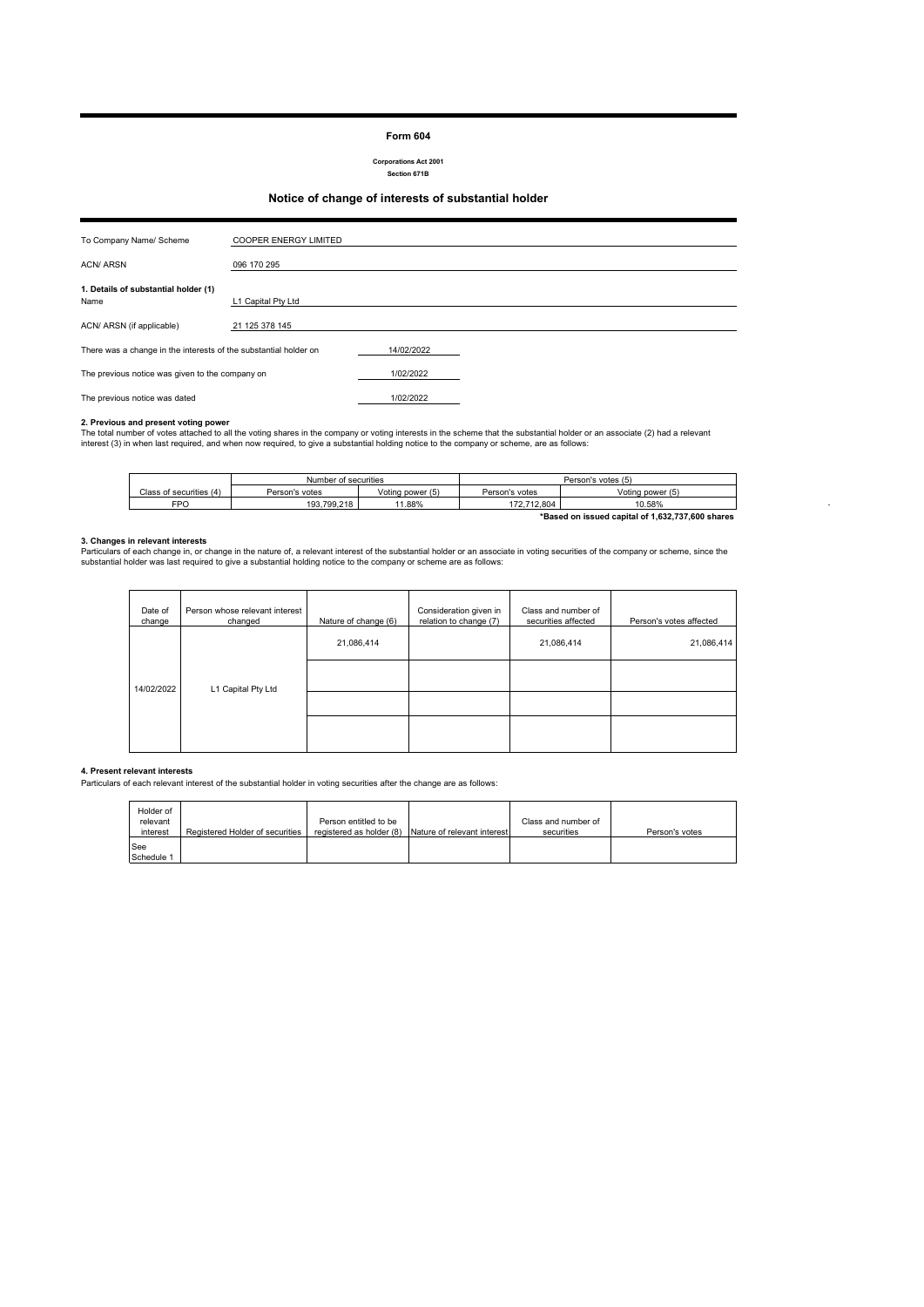#### **5. Changes in association**

The persons who have become associates (2) of, ceased to be associates of, or have changed the nature of their association (9) with, the substantial holder in relation to voting interests in the company or scheme are as follows:

| $\cdots$<br><b>ARSN</b><br>and ACN/<br>f applicable<br>Name<br>(It | association<br>Natur<br>. |
|--------------------------------------------------------------------|---------------------------|
| N/A                                                                |                           |

#### **6. Addresses**

The addresses of persons named in this form are as follows:

| Name                             | Address                                                                      |
|----------------------------------|------------------------------------------------------------------------------|
| Capita<br>≛ Dhv ⊾.<br>∟td<br>- 1 | 3000<br><b>VIC</b><br>Collins Street.<br>28.<br>101<br>∟evel 1<br>Melbourne. |

#### **Signature**

Print name **Capacity Capacity Capacity**  $Sign here$   $\bigcup \alpha \bigcup \{x, s_0, h_1, \ldots, h_s\}$  Date 15/02/2022 Head of Compliance

**DIRECTIONS**

(1) lf there are a number of substantial holders with similar or related relevant interests (eg. a corporation and is relevant may be present and the set of an experiment of the set of an experiment of the set of an experiment

(2) See the definition of "associate" in section 9 of the Corporations Act 2001.

(3) See the definition of "relevant interest" in sections 608 and 671B(7) of the Corporations Act 2001.

- (4) The voting shares of a company constitute one class unless divided into separate classes.
- (5) The person's votes divided by the total votes in the body corporate or scheme multiplied by 100.
- (6) Include details of:
	- (a)

any relevant agreement or other circumstances because of which the change in relevant interest occurred. If subsection 671B(4) applies, a copy of any document setting out the terms of<br>any relevant agreement, and a statemen

(b) any qualification of the power of a person to exercise, control the seercise of, the voling powers or disposal of the securities to which the relevant interest relates<br>(indicating clearly the particular securities to which

See the definition of "relevant agreement" in section 9 of the Corporations Act 2001.

(7) Detais of the consideration must include any and all benefits, money and other, that any person from whom a relevant interest was acquired has, or may, become entitled to receive in relation to that<br>acquistion. Details mus

(8) If the substantial holder is unable to determine the identity of the person (eg. if the relevant interest arises because of an option) write "unknown".

(9) Give details, if appropriate, of the present association and any change in that association since the last substantial holding notice.